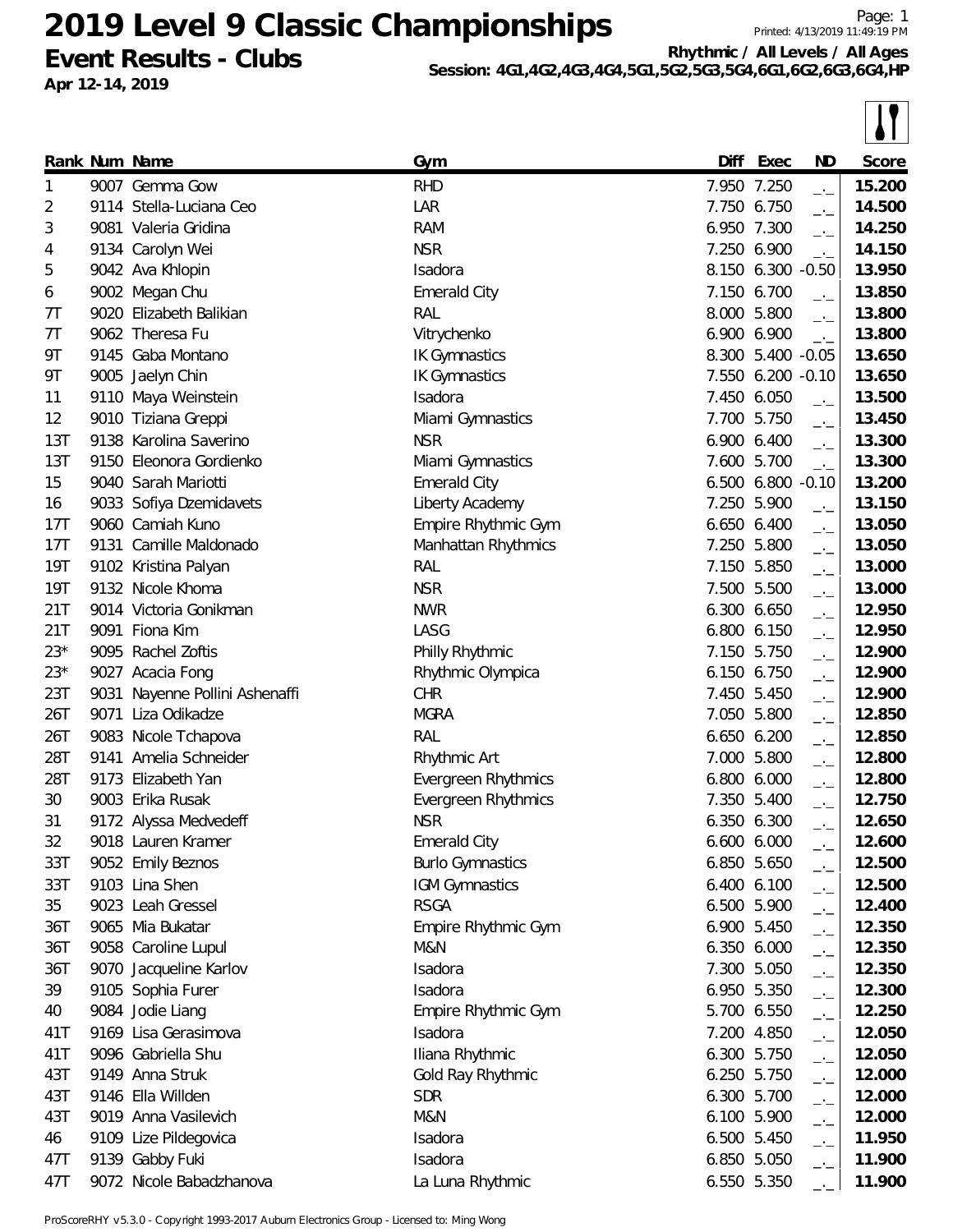**Event Results - Clubs Apr 12-14, 2019**

**Rhythmic / All Levels / All Ages**

**Session: 4G1,4G2,4G3,4G4,5G1,5G2,5G3,5G4,6G1,6G2,6G3,6G4,HP**

|       |      |                           |                            |       |                   |                             | $\bullet$ l |
|-------|------|---------------------------|----------------------------|-------|-------------------|-----------------------------|-------------|
|       |      | Rank Num Name             | Gym                        | Diff  | Exec              | <b>ND</b>                   | Score       |
| $47*$ |      | 9156 Polina Mosharova     | Empire Rhythmic Gym        | 6.550 | 5.350             | $\rightarrow$               | 11.900      |
| $47*$ | 9128 | Liza Khalil               | <b>NSR</b>                 | 6.400 | 5.500             | $-1$                        | 11.900      |
| 51    |      | 9123 Nicole Shevchukevych | Isadora                    |       | 6.550 5.300       | $-1$                        | 11.850      |
| 52    |      | 9066 Rebecca Korsunskiy   | Isadora                    |       | 6.450 5.350       | $-1$                        | 11.800      |
| 53T   |      | 9159 Isabella Ivanova     | La Luna Rhythmic           |       | 6.650 5.100       | $\overline{\phantom{a}}$    | 11.750      |
| 53T   |      | 9054 Rachel Lu            | <b>Emerald City</b>        | 5.950 | 5.800             | $\rightarrow$               | 11.750      |
| 55    |      | 9006 Alexandra Ebert      | <b>NWR</b>                 |       | 6.050 5.700       | $-0.05$                     | 11.700      |
| 56T   |      | 9030 Masha Golubchik      | M&N                        |       | 6.400 5.100       | $-1$                        | 11.500      |
| 56T   |      | 9163 Sanita Prymost       | <b>MPNYC</b>               |       | 5.700 5.800       | $\overline{\phantom{a}}$    | 11.500      |
| 56T   |      | 9032 Anna Abramian        | RAL                        |       | 6.200 5.300       | $-1$                        | 11.500      |
| 59    |      | 9087 Daria Karaseva       | <b>RAM</b>                 |       | 6.550 4.900       | $-1$                        | 11.450      |
| 60T   |      | 9001 Aurora Vitrychenko   | Vitrychenko                |       | 6.700 4.700       | $\rightarrow$               | 11.400      |
| 60T   |      | 9038 Laura Peng           | <b>ISRG</b>                |       | 6.100 5.300       | $-1$                        | 11.400      |
| 62    |      | 9076 Sol Morgan           | <b>VIDA</b>                |       | 5.900 5.450       | $-1$                        | 11.350      |
| 63    |      | 9024 Alexandra Bryukhova  | M&N                        |       | 5.500 5.800       | $-1$                        | 11.300      |
| 64    |      | 9037 Katie Tang           | <b>CHR</b>                 |       | 6.050 5.200       | $-1$                        | 11.250      |
| 65T   |      | 9035 Roksolana Behen      | Prima Rhythmic             |       | 5.200 5.950       | $-1$                        | 11.150      |
| 65T   |      | 9061 Natalie Gittelson    | <b>GRACE</b>               |       | 5.700 5.450       | $-1$                        | 11.150      |
| 65T   |      | 9088 Jada Lapastora       | IGM Gymnastics             |       | 5.350 5.800       | $\overline{\phantom{a}}$    | 11.150      |
| 65T   |      | 9098 Gloria Xing          | Vitrychenko                |       | 5.850 5.300       | $\overline{\phantom{a}}$    | 11.150      |
| 69T   |      | 9026 Leilani Mount        | <b>NWR</b>                 | 5.300 | 5.950 -0.15       |                             | 11.100      |
| 69T   |      | 9165 Rachel Liu           | <b>Elegance Gymnastics</b> |       | 6.550 4.550       | $\overline{\phantom{a}}$    | 11.100      |
| 69T   |      | 9162 Nia Asakawa          | Nova                       | 6.550 | 4.650 -0.10       |                             | 11.100      |
| 72T   |      | 9044 Christina Antonyuk   | Vitrychenko                |       | 6.050 5.000       | $\rightarrow$               | 11.050      |
| 72T   |      | 9099 Liza Kolesnichenko   | <b>Emerald City</b>        |       | 6.650 4.400       | $-1$                        | 11.050      |
| 72T   | 9041 | Natalia Dreszer           | <b>VIDA</b>                |       | 6.250 4.800       | $\overline{\phantom{a}}$    | 11.050      |
| 75T   |      | 9068 Sabrina Li           | <b>SDR</b>                 |       | 5.600 5.400       | $\overline{\phantom{a}}$    | 11.000      |
| 75T   |      | 9155 Olha Hodovana        | Vitrychenko                |       | 6.450 4.700 -0.15 |                             | 11.000      |
| 77    |      | 9043 Polina Chaadayeva    | M&N                        |       | 5.600 5.300       |                             | 10.900      |
| 78    |      | 9115 Anita Goncharuk      | <b>IGM Gymnastics</b>      |       | 5.400 5.450       | —'—<br>$-1$                 | 10.850      |
| 79T   |      | 9059 Lera Vaisburd        | DIA.                       |       | 6.350 4.350       |                             | 10.700      |
| 79T   |      | 9144 Anna Braginskaya     | La Luna Rhythmic           |       | 6.600 4.100       | —'—                         | 10.700      |
| 81T   |      | 9050 Sasha Starsky        | <b>Burlo Gymnastics</b>    |       | 5.500 5.150       | $-1$<br>$-1$                | 10.650      |
| 81T   |      | 9170 Claire Kuno          | Empire Rhythmic Gym        |       | 6.400 4.250       | $\rightarrow$ $\rightarrow$ | 10.650      |
| 81T   |      | 9097 Julia Li             | Vitrychenko                |       | 6.600 4.100 -0.05 |                             | 10.650      |
| 84    |      | 9073 Victoria Kolotsi     | Isadora                    |       | 5.800 4.700       |                             | 10.500      |
| 85    |      | 9053 Angel Lu             | <b>Emerald City</b>        |       | 5.950 4.500       | $-1$                        | 10.450      |
| 86T   |      | 9137 Austeja Dauneckis    | <b>NSR</b>                 |       | 5.850 4.550       | $-1$                        | 10.400      |
| 86T   |      | 9012 Anna Illarionov      | <b>Elegance Gymnastics</b> |       | 6.000 4.400       | $-\frac{1}{2}$              | 10.400      |
| 88    |      | 9048 Nicole Bugrimenko    | M&N                        |       | 5.550 4.750       | $\rightarrow$               | 10.300      |
| 89T   |      | 9045 Elexa Janov          | Miami Gymnastics           |       | 5.100 5.150       | $-$                         | 10.250      |
| 89T   |      | 9148 Marissa Shaffer      | <b>Bala Gymnastics</b>     |       | 5.600 4.650       | $-1$                        | 10.250      |
| 91T   |      | 9107 Katya Zhuiko         | Philly Rhythmic            |       | 6.000 4.200       | $\rightarrow$               | 10.200      |
| 91T   |      | 9130 Anastasia Kovalenko  | <b>MGRA</b>                |       | 5.900 4.300       | $-1$                        | 10.200      |
| 93T   |      | 9157 Vasilisa Kuzmanova   | <b>ESCX</b>                |       | 6.000 4.000       | $-1$                        | 10.000      |
| 93T   |      | 9015 Aleksandra Polukhina | Rhythmic Brains            |       | 5.400 4.600       | $-1$                        | 10.000      |
| 93T   |      | 9092 Rachael Chen         | <b>NSR</b>                 |       | 5.500 4.500       | $-1$                        | 10.000      |
|       |      |                           |                            |       |                   | $\rightarrow$               |             |
| 96    |      | 9167 Maria LahdensuoÂ     | Nova                       |       | 6.300 3.800 -0.15 |                             | 9.950       |

ProScoreRHY v5.3.0 - Copyright 1993-2017 Auburn Electronics Group - Licensed to: Ming Wong

 $\boxed{1}$ 

Page: 2

Printed: 4/13/2019 11:49:20 PM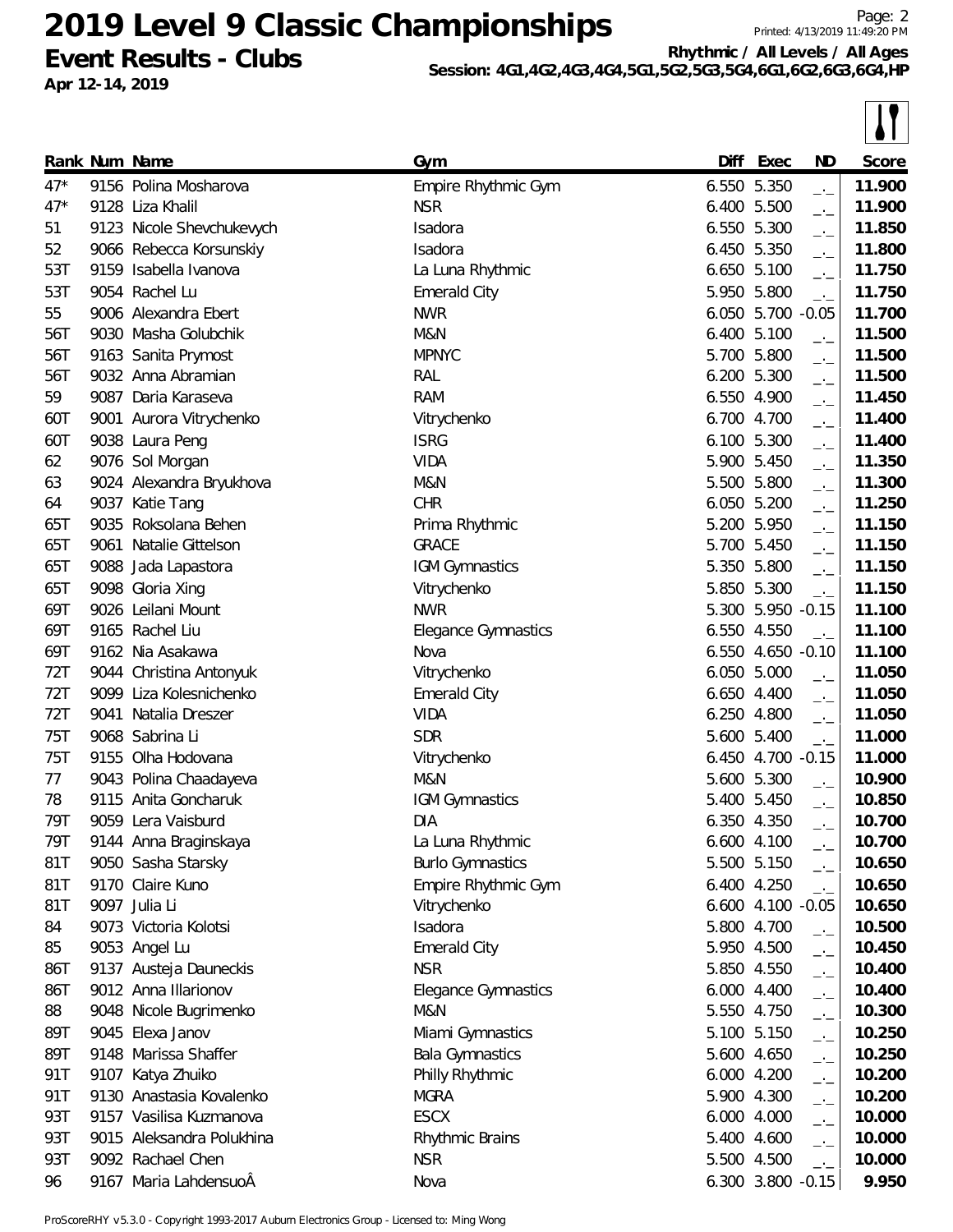**Event Results - Clubs Apr 12-14, 2019**

Printed: 4/13/2019 11:49:21 PM

Page: 3

**Rhythmic / All Levels / All Ages**

**Session: 4G1,4G2,4G3,4G4,5G1,5G2,5G3,5G4,6G1,6G2,6G3,6G4,HP**

|      | Rank Num Name              | Gym                        | Diff        | Exec              | ND                          | Score |
|------|----------------------------|----------------------------|-------------|-------------------|-----------------------------|-------|
| 97T  | 9057 Kirin Kimura          | <b>Emerald City</b>        |             | 5.100 5.000 -0.30 |                             | 9.800 |
| 97T  | 9171 Ashley Petrisor       | California Rhythms         |             | 5.800 4.000       | $-1$                        | 9.800 |
| 99   | 9074 Alina Eliutina        | <b>IK Gymnastics</b>       |             | 5.300 4.400       | $-1$                        | 9.700 |
| 100T | 9135 Ayla Grodan           | RAL                        |             | 5.000 4.650       | $-1$                        | 9.650 |
| 100T | 9078 Elle Jung             | Elegance Gymnastics        | 4.900       | 4.750             | $ -$                        | 9.650 |
| 100T | 9113 Martina Miladinova    | LAR                        |             | 5.550 4.100       | $-1$                        | 9.650 |
| 103T | 9118 Katherine Cheng       | California Rhythms         |             | 6.350 3.250       | $-1$                        | 9.600 |
| 103T | 9085 Sophia Jiang          | Empire Rhythmic Gym        |             | 4.950 4.650       | $\rightarrow$ $\rightarrow$ | 9.600 |
| 105T | 9055 Simona Maciunas       | M&N                        |             | 5.700 4.150       | $-0.30$                     | 9.550 |
| 105T | 9082 Mia Romanchenko       | <b>ISRG</b>                |             | 5.300 4.250       | $\rightarrow$ $\rightarrow$ | 9.550 |
| 105T | 9120 Sophie Uritsky        | RAL                        |             | 5.600 3.950       | $-1$                        | 9.550 |
| 108T | 9017 Diana Chukhray        | M&N                        |             | 5.600 3.850       | $-1$                        | 9.450 |
| 108T | 9116 Anna Chamkin          | M&N                        |             | 5.400 4.050       | $-1$                        | 9.450 |
| 108T | 9067 Olivia Levine         | LAR                        | 4.300       | 5.150             | $-1$                        | 9.450 |
| 111  | 9104 Liliya Avanesova      | <b>RRT</b>                 |             | 5.150 4.250       | $-1$                        | 9.400 |
| 112  | 9063 Blayzen Carroll       | <b>Bala Gymnastics</b>     |             | 5.850 3.500       | $\overline{\phantom{a}}$    | 9.350 |
| 113  | 9094 Narine Vanetsyan      | Rhythmic Olympica          |             | 5.050 4.250       | $-1$                        | 9.300 |
| 114T | 9069 Ashley Wang           | <b>RHD</b>                 |             | 6.750 2.500       | $-1$                        | 9.250 |
| 114T | 9133 Daisy Marmur          | California Rhythms         | 4.800 4.450 |                   | $ -$                        | 9.250 |
| 116T | 9021 Celine Huang          | Liberty Academy            |             | 5.900 3.900 -0.60 |                             | 9.200 |
| 116T | 9004 Olivia Fischer        | <b>MHSA</b>                |             | 5.050 4.150       | $-1$                        | 9.200 |
| 118T | 9140 Aleksandra Smolyanaya | M&N                        |             | 5.300 3.950 -0.10 |                             | 9.150 |
| 118T | 9108 Melanie Alexander     | LASG                       |             | 5.700 3.450       | $-1$                        | 9.150 |
| 118T | 9122 Anna Yekhilevsky      | <b>CHR</b>                 |             | 5.000 4.150       | $\overline{\phantom{a}}$    | 9.150 |
| 118T | 9119 Kaitlyn Lee           | <b>Elegance Gymnastics</b> |             | 5.950 3.200       | $\rightarrow$ $\rightarrow$ | 9.150 |
| 122T | 9049 Lara Krivobokov       | Philly Rhythmic            |             | 5.100 4.300 -0.30 |                             | 9.100 |
| 122T | 9136 Julia Kushnir         | <b>GRACE</b>               |             | 5.600 3.500       | $-1$                        | 9.100 |
| 124  | 9051 Kamilla Gareeva       | Miami Gymnastics           |             | 5.750 3.600 -0.30 |                             | 9.050 |
| 125  | 9008 Viktoria Pomposhova   | <b>TRA</b>                 | 6.100 2.850 |                   |                             | 8.950 |
| 126  | 9080 Sofia Dubashinsky     | Philly Rhythmic            |             | 5.250 3.650       | $-1$                        | 8.900 |
| 127T | 9034 Zoe Anderson          | <b>RHD</b>                 |             | 5.150 3.750 -0.05 |                             | 8.850 |
| 127T | 9112 Claire Kang           | <b>RHD</b>                 |             | 5.600 3.250       | $-1$                        | 8.850 |
| 127T | 9046 Elena (Alyona) Chugay | World Rhythmics            |             | 4.850 4.000       | $-1$                        | 8.850 |
| 130  | 9161 Zaniah Dorn           | Tampa Bay Rhythmics        |             | 5.850 2.950       | $-1$                        | 8.800 |
| 131  | 9025 Katherine Kutsar      | Marquee Rhythmic           |             | 5.000 3.800 -0.05 |                             | 8.750 |
| 132  | 9056 Bochin Tong           | Eurogymnastics             |             | 4.600 4.350 -0.30 |                             | 8.650 |
| 133  | 9100 Ally Lucks            | Empire Rhythmic Gym        |             | 5.250 3.900 -0.60 |                             | 8.550 |
| 134  | 9166 Svetlana Russell      | Empire Rhythmic Gym        |             | 4.200 4.250       | $-1$                        | 8.450 |
| 135T | 9121 Nicole Abarbanel      | California Rhythms         |             | 4.850 3.550       | $-1$                        | 8.400 |
| 135T | 9028 Hannah Jung           | Eurogymnastics             |             | 5.300 3.100       | $\overline{\phantom{a}}$    | 8.400 |
| 137  | 9039 Aliaksandra Makarava  | <b>NSR</b>                 |             | 4.900 3.450       | $-1$                        | 8.350 |
| 138  | 9093 Diana Tumakaeva       | Isadora                    |             | 5.350 2.950       | $\overline{\phantom{a}}$    | 8.300 |
| 139T | 9077 Christina Eldamaa     | <b>RSGA</b>                |             | 3.800 4.350       | $\rightarrow$               | 8.150 |
| 139T | 9009 Guste Naujokaite      | Liberty Academy            |             | 5.600 2.850 -0.30 |                             | 8.150 |
| 139T | 9143 Katya Lebedeva        | Manhattan Rhythmics        |             | 4.900 3.250       | $-1$                        | 8.150 |
| 142  | 9117 Cady Xia              | La Luna Rhythmic           |             | 5.600 2.500       | $-1$                        | 8.100 |
| 143T | 9013 Yeo Won Kim           | Vitrychenko                |             | 5.350 3.300 -0.60 |                             | 8.050 |
|      | 143T 9164 Alexis Long      | IGM Gymnastics             |             | 5.400 2.950 -0.30 |                             | 8.050 |

ProScoreRHY v5.3.0 - Copyright 1993-2017 Auburn Electronics Group - Licensed to: Ming Wong